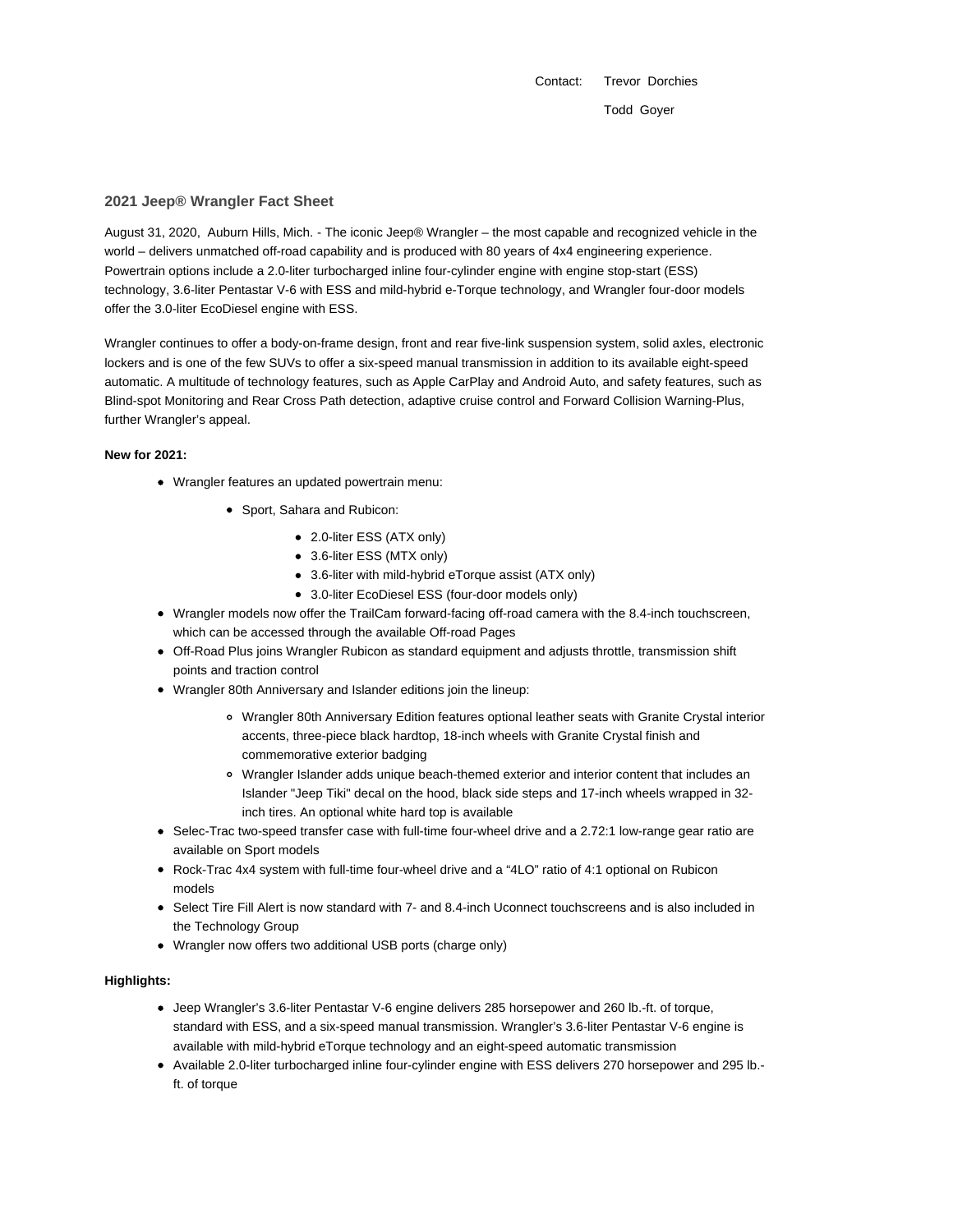- Wrangler four-door models offer an available 3.0-liter V-6 EcoDiesel engine with ESS, rated at 260 horsepower and 442 lb.-ft. of torque. To handle the increased torque, the EcoDiesel V-6 pairs to a TorqueFlite 8HP75 eight-speed automatic transmission, calibrated for low rpm shifts
- Available on Wrangler four-door models, Sky One-touch powertop allows occupants to open or close the Wrangler's roof with a push of a button. The Sky One-touch powertop can be used at speeds up to 60 mph
- Approach angle of 44 degrees, breakover angle of 27.8 degrees, departure angle of 37 degrees and a ground clearance of 10.9 inches help the Jeep Wrangler scale the toughest terrain
- Wrangler models feature lightweight, high-strength aluminum doors, hinges, hood, fenders and windshield frame, as well as a magnesium swing gate, to help reduce weight and boost fuel economy
- The capable driveline of the Sport and Sahara models include the Command-Trac NV241 part-time, twospeed transfer case, which features a 2.72:1 low-range gear ratio and next-generation Dana front and rear axles. In addition, an optional Trac-Lok limited-slip rear differential provides extra torque and grip in low-traction environments, such as sand, mud or snow
- Wrangler Sport and Sahara models offer a Selec-Trac two-speed transfer case with full-time four-wheel drive and a 2.72:1 low-range gear ratio. This full-time two-speed transfer case is intuitive and allows the driver to set it and forget it, while constantly sending power to the front and rear wheels
- Wrangler Rubicon model features Dana 44 front and rear heavy-duty axles, enhanced off-road rock rails and the Rock-Trac NV241 two-speed or optional full-time transfer case with a 4:1 low-range gear ratio. Wrangler Rubicon also includes electric front and rear locking differentials, a disconnecting front sway bar and 33-inch BF Goodrich KM All-Terrain tires, taking Wrangler to places others simply can't go
- Jeep Wrangler's signature features include iconic round headlamps, seven-slot keystone grille, trapezoid wheel flares, removable doors, exposed hinges with the Torx tool-bit size stamped into it, a fold-down windshield and innovative removable tops that allow the Wrangler to retain the brand's iconic appearance and function
- Fourth-generation Uconnect system includes Apple CarPlay, Android Auto and the choice of a 7.0- or 8.4-inch touchscreen with pinch-and-zoom capability. A 5.0-inch screen is standard on Sport
- Standard electronic stability control (ESC), electronic roll mitigation, trailer-sway control, Hill-start Assist and brake traction control are among more than 75 available safety and security features

# **Model Lineup**

For 2020, the Wrangler lineup consists of four models:

- Sport
- Sport S
- Sahara (four-door only)
- Rubicon

### **Available Exterior Colors:**

- Bright White
- Hella Yella
- Granite Crystal
- Billet Silver
- Black
- Firecracker Red
- Sting Gray
- Hydro Blue
- Sarge Green
- Snazzberry

### **Available Interior Colors:**

- Black
- Black/Dark Saddle
- Heritage Tan

## **More Information**